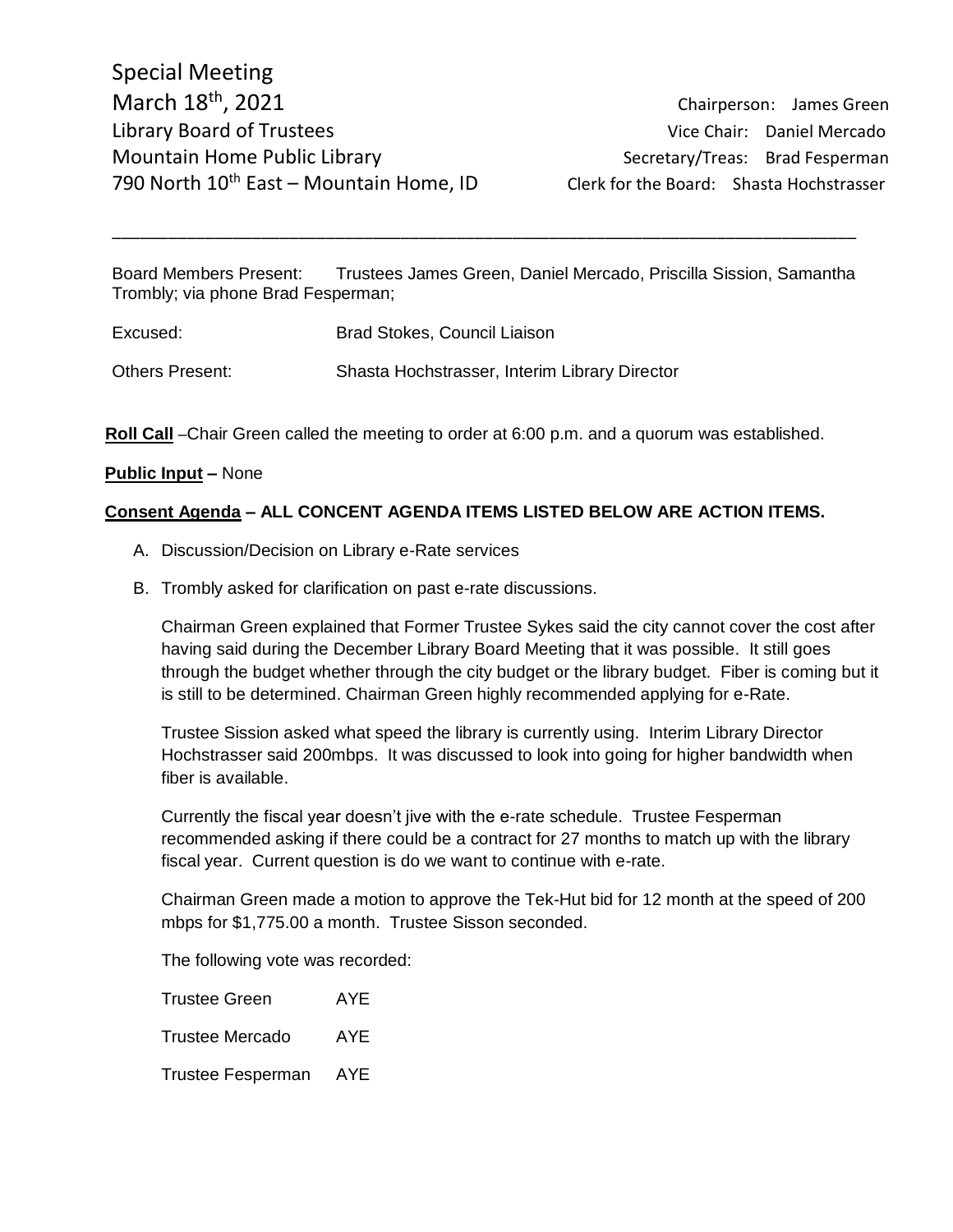Trustee Sisson AYE Trustee Trombly AYE Motion carried.

C. Discussion/Decision on Library phone services

Interim Library Director Hochstrasser explained that the phones were being leased through Ednetics Voice (formerly leased through Tek-Hut – Ednetics Voice bought Tek-Hut last month). Hochstrasser proposed to decrease the monthly phone bill by purchasing the phones - 2 desk phones, 6 cordless phones for a total of \$3,851.00 and utilize the city's phone company for the monthly fee of \$16.00 per line. (3 lines total, 2 phone, 1 fax) and an annual \$100.00 maintenance fee.

Trustee Trombly made a motion to approve the recommendation. Trustee Sisson seconded.

The following vote was recorded:

| <b>Trustee Green</b>     | AYF        |
|--------------------------|------------|
| Trustee Mercado          | AYE        |
| <b>Trustee Fesperman</b> | AYE        |
| <b>Trustee Sisson</b>    | <b>AYE</b> |
| <b>Trustee Trombly</b>   | <b>AYE</b> |
| Motion carried.          |            |

D. Discussion/Decision on appointment of Library Director effective March 18th, 2021

An executive session on the appointment at the last regular board meeting earlier in March ended with needing to add a decision item to the next meeting agenda.

Trustee Trombly made a motion to appoint Shasta Hochstrasser as the Mountain Home Public Library Director. Trustee Sisson seconded.

The following vote was recorded:

| <b>Trustee Green</b>     | <b>AYE</b> |
|--------------------------|------------|
| <b>Trustee Mercado</b>   | AYE        |
| <b>Trustee Fesperman</b> | AYE        |
| <b>Trustee Sisson</b>    | AYE        |
| <b>Trustee Trombly</b>   | AYE        |